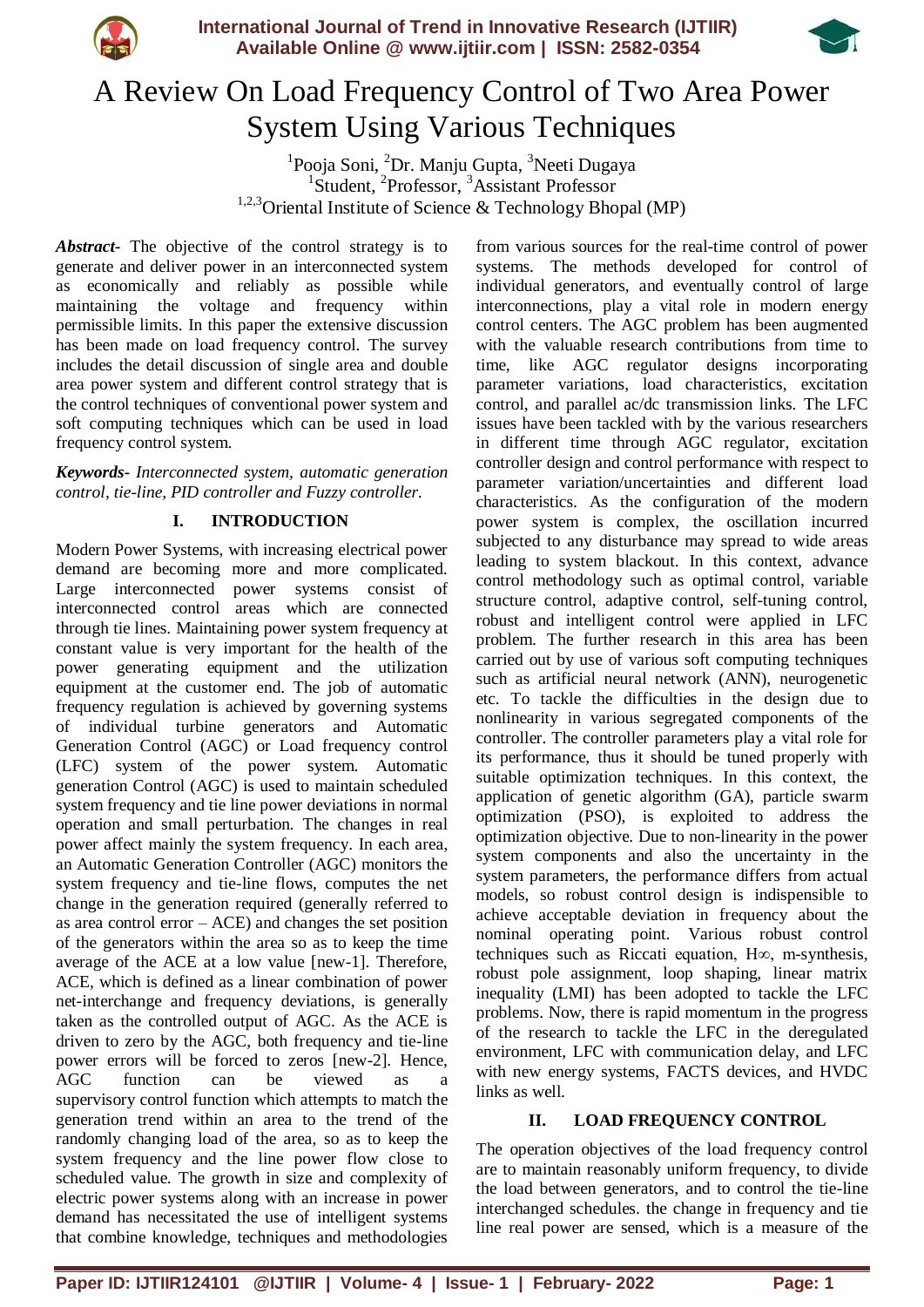

## **International Journal of Trend in Innovative Research (IJTIIR) Available Online @ www.ijtiir.com | ISSN: 2582-0354**



change in rotor angle  $\delta$ , i.e the error  $\Delta \delta$  to be corrected. The error signal, i.e,  $\Delta f$  and  $\Delta P$ tie, are amplified, mixed , and transformed into a real power command signal ΔPV, which is sent to the prime mover to call for an increment in the torque. The prime mover, therefore, brings changes in the generator output by an amount  $\Delta Pg$ which will change the values of Δf and ΔPtie within specified tolerance. When constant frequency is needed the turbine speed can be adjusted by varying the governor characteristic. The relationship between active power and frequency, three level automatic generation controls have been proposed by power system researchers [1]. Generally, ordinary LFC systems are designed with Proportional-Integral (PI) controllers [2]. Many studies have been carried out in the past on this important issue in power systems, which is the load frequency control. As stated in some literature , some control strategies have been suggested based on the conventional linear control theory [3-7]. These controllers may be improper in some operating conditions. This could be due to the complexity of the power systems such as nonlinear load characteristics and variable operating points. In this study, different intelligent techniques such that Fuzzy Logic, *Genetic Algorithm* (GA) and *Particle Swarm Optimization* (PSO) algorithms will be used to determine the parameters of a

PID controller according to the system dynamics. In the integral controller, if the integral gain is very high, undesirable and unacceptable large overshoots will be occurred. However, adjusting the maximum and minimum values of proportional (kp), integral (ki) and integral (kd) gains respectively, the outputs of the system (voltage, frequency) could be improved. In this simulation study, two area power system with two different parameters are chosen and load frequency control of this system is made based on PID controller. This work is an improvement of which assumes that the two areas of the power system have the same parameters which is not usually practical assumption for the real power system networks [8]. conventional PID controllers tuned by ZieglerNicholas technique, fuzzy technique and Particle Swarm Optimization. This work is also an improvement of by using the three different tuning techniques (Fuzzy Logic, GA and PSO) and by using saturation for the control valve while the previous work uses only one technique and don't take the saturation into consideration [9-11]. This work is also an improvement of that two power system areas connected are used instead of single power system area in the previous works [12-14]. The overshoots and Settling times with the proposed Genetic-PID controller are better than the outputs of the



computing techniques such as artificial neural network (ANN), fuzzy logic, genetic algorithm (GA), particle swarm optimization(PSO) algorithms, etc. has been explored. In this context to address the non linearities, system uncertainties, the intelligent LFC scheme may be the suitable alternative, then the traditional controls. Over the years, number of soft computing techniques has been applied in LFC problem for better control objective.

# **III.1. ARTIFICIAL NEURAL NETWORK (ANN)**

The ANN is a black box which correlates the non-linear relationship between output and input without information of system structure. The ANN has been applied to achieve better control strategies especially in a non-linear complex power system. Beaufaysetal. [48] discussed the application of layered neural networks in nonlinear power systems, while Birchetal. [49] investigated the use of neural networks to act as the control intelligence in conjunction with a standard adaptive LFC scheme. Chaturvedi etal have developed an automatic load frequency controller using ANN to

regulate the power output and system frequency by controlling the speed of the generator through water or steam flow control [50]. Demirorenet designed the controller, taking into account the governor dead band effect and reheat effect in two area inter connected power system [51]. Ahamed et al have viewed AGC problem as a stochastic multistage decision making problem or a Markov Chain control problem and have presented algorithm for design of AGC based on a reinforcement learning approach [52]. Talaqetal proposed an adaptive controller which requires less training patters as compared with a neural network based adaptive scheme and performance is observed better than fixed gain controller [53].

## **III.2. GENETIC ALGORITHMS (GAS)**

The GA is a global search optimization technique based on operation of natural genetics and Darwinian survival of the fittest with a randomly structured information exchange. The GAs have been widely applied to solve complex nonlinear optimization problems in a number of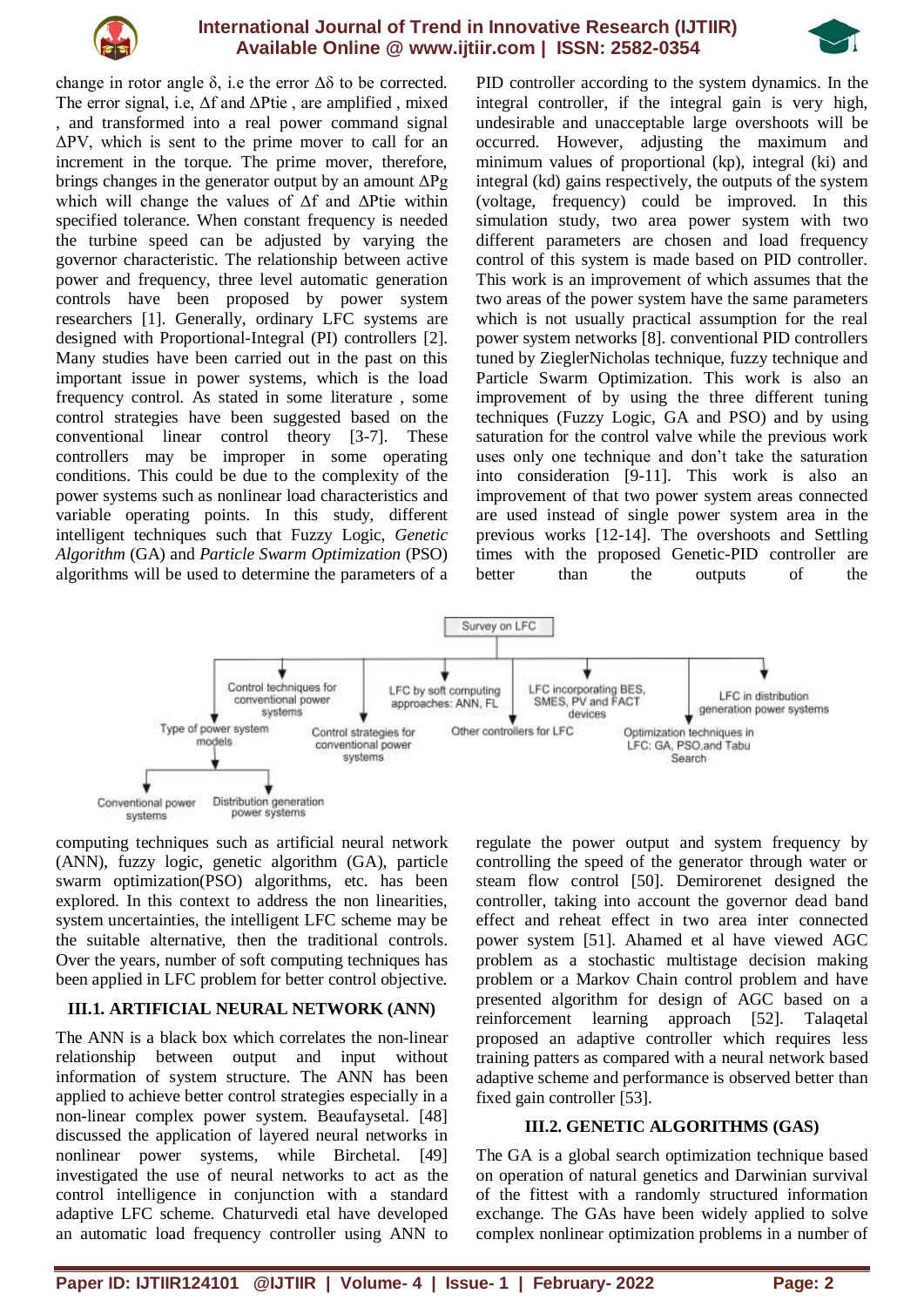

## **International Journal of Trend in Innovative Research (IJTIIR) Available Online @ www.ijtiir.com | ISSN: 2582-0354**



engineering fields in general and in the area of AGC of power systems in particular [54,55,56– 62]. The use of basic genetic algorithm on a digital computer to identify a hydro-generator plant is discussed in [55]. Dangprasert etal proposed GA based intelligent controller for LFC problem [63]. The GA based fuzzy gain scheduling approach for power system LFC is discussed in [64-65]. Magid and Dawoud proposed their study on optimal adjustment of the classical AGC parameters using GA [57]. The use of controllers to regulate the power output and system frequency by controlling the speed of the generator with the help of fuel rack position control is presented in [56]. The authors proposed GA for parameter optimization of PID sliding mode LFC for AGC in multi-area power systems with nonlinear element in [66]. Rerkpreedapong etal obtained a higher order

robust dynamic performance with LFC design based on GA and LMIs [54]. Next, Ghoshal proposed GA/GA-SA-based fuzzy AGC scheme in a multi-area thermal plant [62]. The hybrid GA-SA technique yields more optimal gain values than GA. DuandLi proposed on line fuzzy logic controller realization by GA in AGC problem [67]. The LFC by fuzzy PI controller is proposed in [68]. The optimization of control parameters for robust decentralized frequency stabilizer by using micro GA is presented in [69]. A new design of multi objective evolutionary algorithm based decentralized load frequency controllers for interconnected power system with AC-DC parallel tie lines is proposed Comparison of artificial intelligence methods for LFC study is discussed in detailed in [71]. The authors have discussed the design of load frequency controller in multi-area power system by use of multi-agent reinforcement learning approach in [72]. The LFC problem for four-area power system with discrete-sliding mode control using GA for proper tuning of the gains is discussed in [73]. The multi-objective optimization based GA used to optimize the gains of PI/PIDcontrollers for LFC of three-area thermal power systems is presented in [74].

#### **III.3. PARTICLE SWARM OPTIMIZATION (PSO) ALGORITHMS**

The PSO conducts searches using a population of particles which correspond to individuals in the GA. The PSO is a population based stochastic optimization technique, inspired by social behavior of bird flocking or fish schooling. To ease the design effort and there by improve the performance of the controller, the design of fuzzy PI controller by hybridizing GA and PSO is presented in [68]. With the use of control scheme based on adaptive neuro fuzzy inference and PSO with gains being updated in real time, a better dynamic and steady state response is obtained in [75]. Similarly the design of multi objective PID controller for LFC based on adaptive weighted particle swarm optimization in two area power system is described in [76-77]. Since PSO is less susceptible to local optima unlike GA, SA, the heuristic evolutionary search technique based hybrid particle

swarm optimization has been adopted for determination of optimal PID gains for LFC in four area power systems having deregulation environments [78].

#### **III.4. FUZZY CONTROLLER**

Fuzzy set hypothesis and fuzzy rationale secure guidelines of a nonlinear plotting. Utilization of fuzzy sets gives a premise to a organized path for the requisition of indeterminate and inconclusive prototypes. Fuzzy controller is focused around a legitimate structure termed fuzzy rationale is very nearer in soul to human intuition and regular dialect than established intelligent systems. These days fuzzy rationale is utilized as a part of very nearly all parts of manufacturing and science. From those LFC is one. The primary objective of LFC in connected power networks is to secure the harmony among handling and utilization. In light of the multifaceted nature and multi-parameterized states of the power system, traditional controller strategies possibly will not give acceptable results. Then again, their strength and unwavering quality make fuzzy controllers helpful in understanding an extensive variety of control issues. The fundamental constructing units of a Fuzzy Logic Controller are a fuzzification unit, a fuzzy rationale thinking unit, a learning base, and a defuzzification unit. It is the procedure to change the convinced fuzzy control movements to a fresh control movement.

Assumptions in FLC system:

• The input and output variables can be witnessed and calculated.

- An acceptable result, not certainly a best, is adequate.
- A linguistic design may be created centered on the facts of a human expert.

• The human expert helps in modeling the linguistic model based on his knowledge The basic building block of a fuzzy logic controller consist of four parts namely fuzzification of input followed by fuzzy reasoning and rule base to make perfect decisions. Then this block is being followed by knowledge base which defines all variables and parameters. The last block is the defuzzification block whose main function is to convert the fuzzy outputs to definite crisp values.



## **CONCLUSION**

The techniques and strategies of LFC for conventional systems attracted much discussion in the recent past. An effort has been made to present critical and